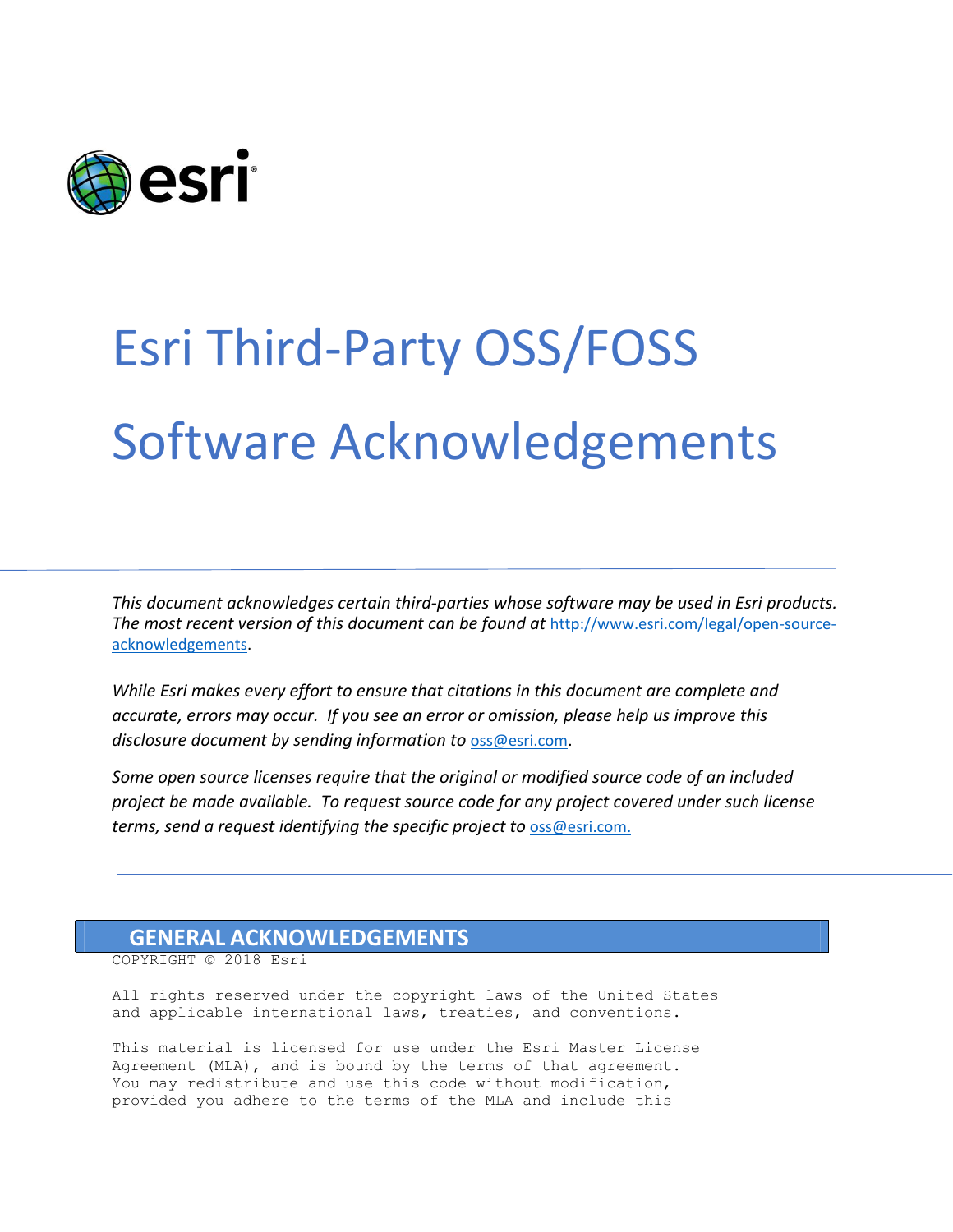```
copyright notice.
See use restrictions at http://www.esri.com/legal/pdfs/mla_e204_e300/english
For additional information, contact:
Environmental Systems Research Institute, Inc.
Attn: Contracts and Legal Services Department
380 New York Street
Redlands, California, USA 92373
USA
email: contracts@esri.com
-----------------------------------------------------------------
dojo/
/*
     Copyright (c) 2004-2011, The Dojo Foundation All Rights Reserved.
     Available via Academic Free License >= 2.1 OR the modified BSD license.
     see: http://dojotoolkit.org/license for details
*/
-----------------------------------------------------------------
dijit/
/*
     Copyright (c) 2004-2011, The Dojo Foundation All Rights Reserved.
     Available via Academic Free License >= 2.1 OR the modified BSD license.
     see: http://dojotoolkit.org/license for details
*/
-----------------------------------------------------------------
dojox/
/*
     Copyright (c) 2004-2011, The Dojo Foundation All Rights Reserved.
    Available via Academic Free License >= 2.1 OR the modified BSD license.
     see: http://dojotoolkit.org/license for details
*/
-----------------------------------------------------------------
dgrid/
/*
     Copyright (c) 2004-2011, The Dojo Foundation All Rights Reserved.
     Available via Academic Free License >= 2.1 OR the modified BSD license.
     see: http://dojotoolkit.org/license for details
*/
-----------------------------------------------------------------
```
dgrid1/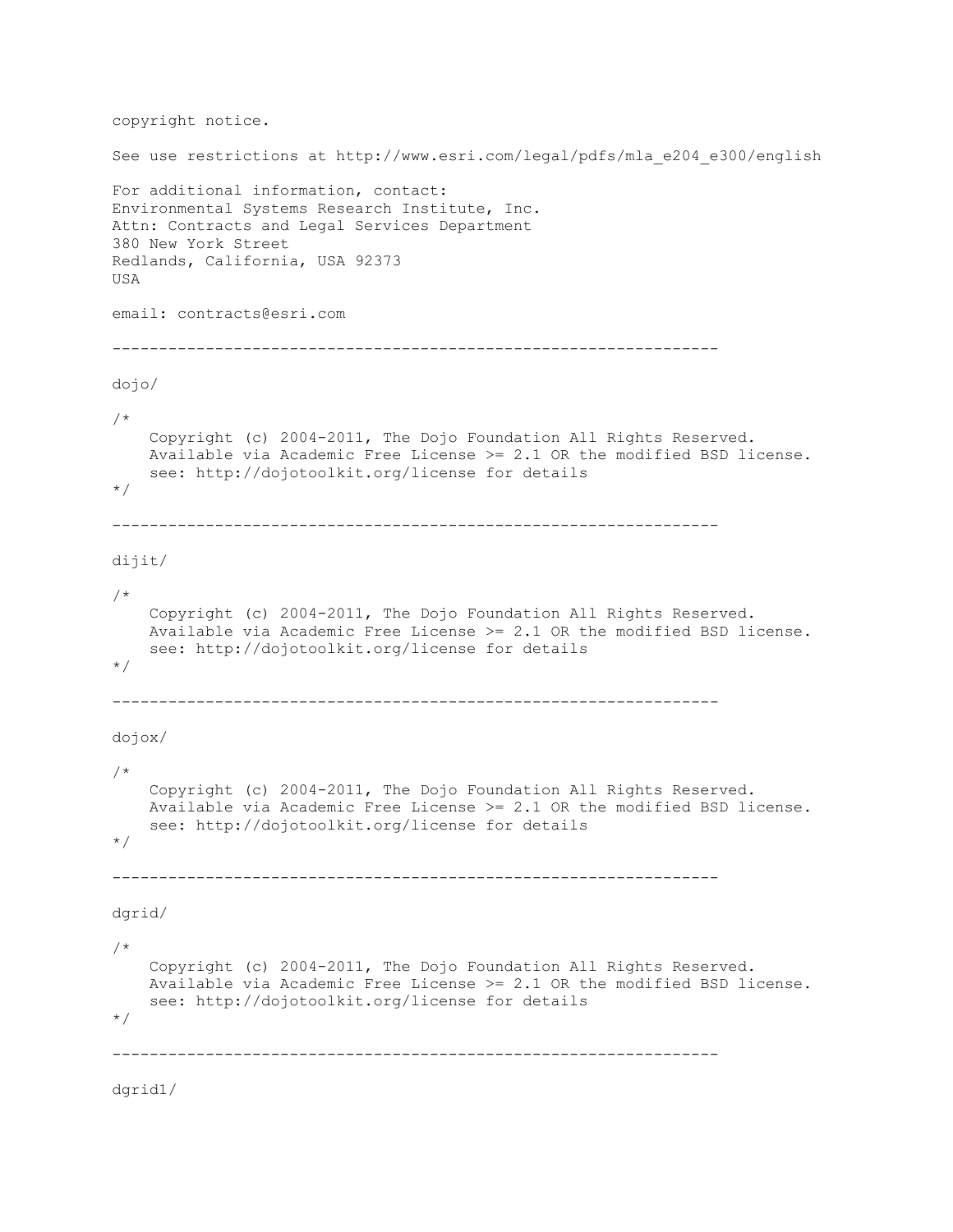The "New" BSD License \*\*\*\*\*\*\*\*\*\*\*\*\*\*\*\*\*\*\*\*\*

Copyright (c) 2010-2016, The Dojo Foundation All rights reserved.

Redistribution and use in source and binary forms, with or without modification, are permitted provided that the following conditions are met:

 \* Redistributions of source code must retain the above copyright notice, this

list of conditions and the following disclaimer.

 \* Redistributions in binary form must reproduce the above copyright notice, this list of conditions and the following disclaimer in the documentation and/or other materials provided with the distribution.

 \* Neither the name of the Dojo Foundation nor the names of its contributors may be used to endorse or promote products derived from this software without specific prior written permission.

THIS SOFTWARE IS PROVIDED BY THE COPYRIGHT HOLDERS AND CONTRIBUTORS "AS IS" AND

ANY EXPRESS OR IMPLIED WARRANTIES, INCLUDING, BUT NOT LIMITED TO, THE IMPLIED WARRANTIES OF MERCHANTABILITY AND FITNESS FOR A PARTICULAR PURPOSE ARE DISCLAIMED. IN NO EVENT SHALL THE COPYRIGHT OWNER OR CONTRIBUTORS BE LIABLE FOR ANY DIRECT, INDIRECT, INCIDENTAL, SPECIAL, EXEMPLARY, OR CONSEQUENTIAL DAMAGES (INCLUDING, BUT NOT LIMITED TO, PROCUREMENT OF SUBSTITUTE GOODS OR SERVICES; LOSS OF USE, DATA, OR PROFITS; OR BUSINESS INTERRUPTION) HOWEVER CAUSED AND ON ANY THEORY OF LIABILITY, WHETHER IN CONTRACT, STRICT LIABILITY, OR TORT (INCLUDING NEGLIGENCE OR OTHERWISE) ARISING IN ANY WAY OUT OF THE USE OF THIS SOFTWARE, EVEN IF ADVISED OF THE POSSIBILITY OF SUCH DAMAGE.

```
-----------------------------------------------------------------
```

```
xstyle/
/*
     Copyright (c) 2004-2011, The Dojo Foundation All Rights Reserved.
     Available via Academic Free License >= 2.1 OR the modified BSD license.
     see: http://dojotoolkit.org/license for details
*/
-----------------------------------------------------------------
put-selector/
/*
     Copyright (c) 2004-2011, The Dojo Foundation All Rights Reserved.
     Available via Academic Free License >= 2.1 OR the modified BSD license.
     see: http://dojotoolkit.org/license for details
*/
 -----------------------------------------------------------------
dstore/
```
/\*

Copyright (c) 2004-2011, The Dojo Foundation All Rights Reserved.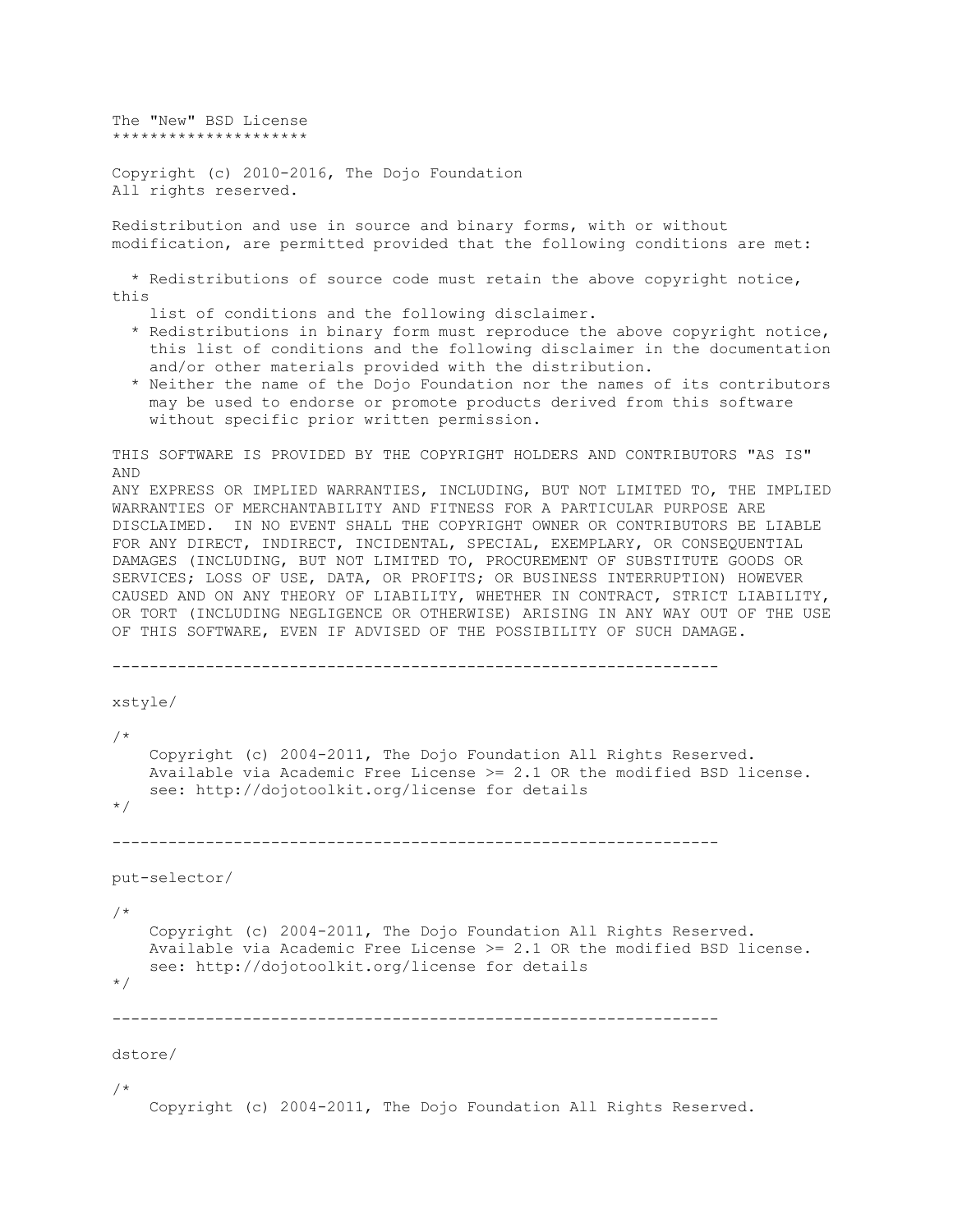```
 Available via Academic Free License >= 2.1 OR the modified BSD license.
     see: http://dojotoolkit.org/license for details
*/
```

```
-----------------------------------------------------------------
```
moment/

Copyright (c) 2011-2015 Tim Wood, Iskren Chernev, Moment.js contributors

Permission is hereby granted, free of charge, to any person obtaining a copy of this software and associated documentation files (the "Software"), to deal in the Software without restriction, including without limitation the rights to use, copy, modify, merge, publish, distribute, sublicense, and/or sell copies of the Software, and to permit persons to whom the Software is furnished to do so, subject to the following conditions:

The above copyright notice and this permission notice shall be included in all copies or substantial portions of the Software.

THE SOFTWARE IS PROVIDED "AS IS", WITHOUT WARRANTY OF ANY KIND, EXPRESS OR IMPLIED, INCLUDING BUT NOT LIMITED TO THE WARRANTIES OF MERCHANTABILITY, FITNESS FOR A PARTICULAR PURPOSE AND NONINFRINGEMENT. IN NO EVENT SHALL THE AUTHORS OR COPYRIGHT HOLDERS BE LIABLE FOR ANY CLAIM, DAMAGES OR OTHER LIABILITY, WHETHER IN AN ACTION OF CONTRACT, TORT OR OTHERWISE, ARISING FROM, OUT OF OR IN CONNECTION WITH THE SOFTWARE OR THE USE OR OTHER DEALINGS IN THE SOFTWARE.

-----------------------------------------------------------------

esri/arcade/lib/esprima.js

Copyright (c) jQuery Foundation, Inc. and Contributors, All Rights Reserved.

Redistribution and use in source and binary forms, with or without modification, are permitted provided that the following conditions are met:

- \* Redistributions of source code must retain the above copyright notice, this list of conditions and the following disclaimer.
- \* Redistributions in binary form must reproduce the above copyright notice, this list of conditions and the following disclaimer in the documentation and/or other materials provided with the distribution.

THIS SOFTWARE IS PROVIDED BY THE COPYRIGHT HOLDERS AND CONTRIBUTORS "AS IS" AND ANY EXPRESS OR IMPLIED WARRANTIES, INCLUDING, BUT NOT LIMITED TO, THE IMPLIED WARRANTIES OF MERCHANTABILITY AND FITNESS FOR A PARTICULAR PURPOSE ARE DISCLAIMED. IN NO EVENT SHALL <COPYRIGHT HOLDER> BE LIABLE FOR ANY DIRECT, INDIRECT, INCIDENTAL, SPECIAL, EXEMPLARY, OR CONSEQUENTIAL DAMAGES (INCLUDING, BUT NOT LIMITED TO, PROCUREMENT OF SUBSTITUTE GOODS OR SERVICES; LOSS OF USE, DATA, OR PROFITS; OR BUSINESS INTERRUPTION) HOWEVER CAUSED AND ON ANY THEORY OF LIABILITY, WHETHER IN CONTRACT, STRICT LIABILITY, OR TORT (INCLUDING NEGLIGENCE OR OTHERWISE) ARISING IN ANY WAY OUT OF THE USE OF THIS SOFTWARE, EVEN IF ADVISED OF THE POSSIBILITY OF SUCH DAMAGE.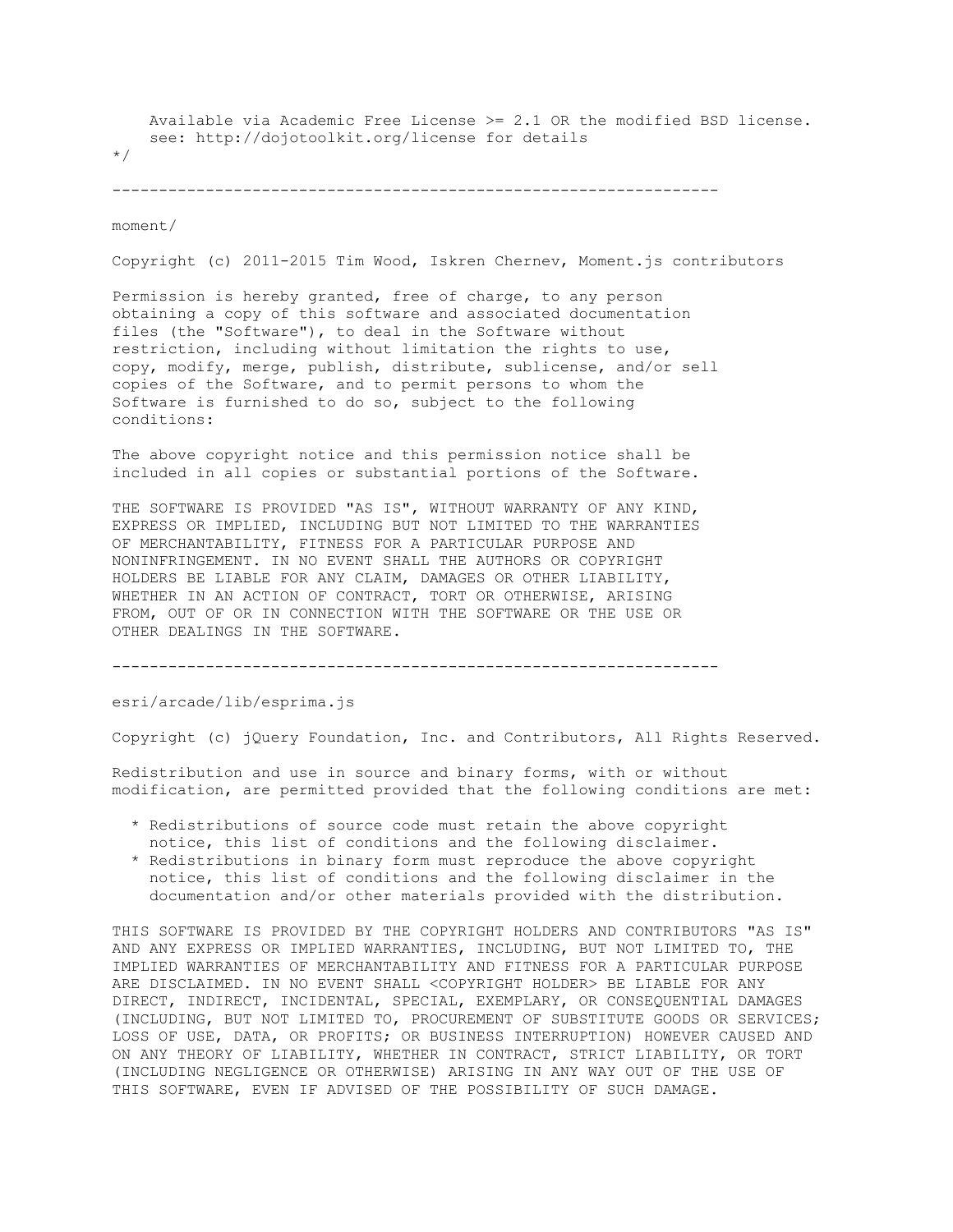---------------------------------------------------------------- esri/workers/libs/rtree.js rtree.js - General-Purpose Non-Recursive Javascript R-Tree Library Version 0.6.2, December 5st 2009 Copyright (c) 2009 Jon-Carlos Rivera Permission is hereby granted, free of charge, to any person obtaining a copy of this software and associated documentation files (the "Software"), to deal in the Software without restriction, including without limitation the rights to use, copy, modify, merge, publish, distribute, sublicense, and/or sell copies of the Software, and to permit persons to whom the Software is furnished to do so, subject to the following conditions: The above copyright notice and this permission notice shall be included in all copies or substantial portions of the Software. THE SOFTWARE IS PROVIDED "AS IS", WITHOUT WARRANTY OF ANY KIND, EXPRESS OR IMPLIED, INCLUDING BUT NOT LIMITED TO THE WARRANTIES OF MERCHANTABILITY, FITNESS FOR A PARTICULAR PURPOSE AND NONINFRINGEMENT. IN NO EVENT SHALL THE AUTHORS OR COPYRIGHT HOLDERS BE LIABLE FOR ANY CLAIM, DAMAGES OR OTHER LIABILITY, WHETHER IN AN ACTION OF CONTRACT, TORT OR OTHERWISE, ARISING FROM, OUT OF OR IN CONNECTION WITH THE SOFTWARE OR THE USE OR OTHER DEALINGS IN THE SOFTWARE. Jon-Carlos Rivera - imbcmdth@hotmail.com

-----------------------------------------------------------------

esri/workers/libs/kdtree.js

k-d Tree JavaScript - V 1.0 https://github.com/ubilabs/kd-tree-javascript

author: Mircea Pricop <pricop@ubilabs.net>, 2012 author: Martin Kleppe <kleppe@ubilabs.net>, 2012 author: Ubilabs http://ubilabs.net, 2012 license: MIT License http://www.opensource.org/licenses/mit-license.php

-----------------------------------------------------------------

big.js v3.0.0 https://github.com/MikeMcl/big.js

The MIT Expat Licence.

Copyright (c) 2012 Michael Mclaughlin

Permission is hereby granted, free of charge, to any person obtaining a copy of this software and associated documentation files (the 'Software'), to deal in the Software without restriction, including without limitation the rights to use, copy, modify, merge, publish, distribute, sublicense, and/or sell copies of the Software, and to permit persons to whom the Software is furnished to do so, subject to the following conditions:

The above copyright notice and this permission notice shall be included in all copies or substantial portions of the Software.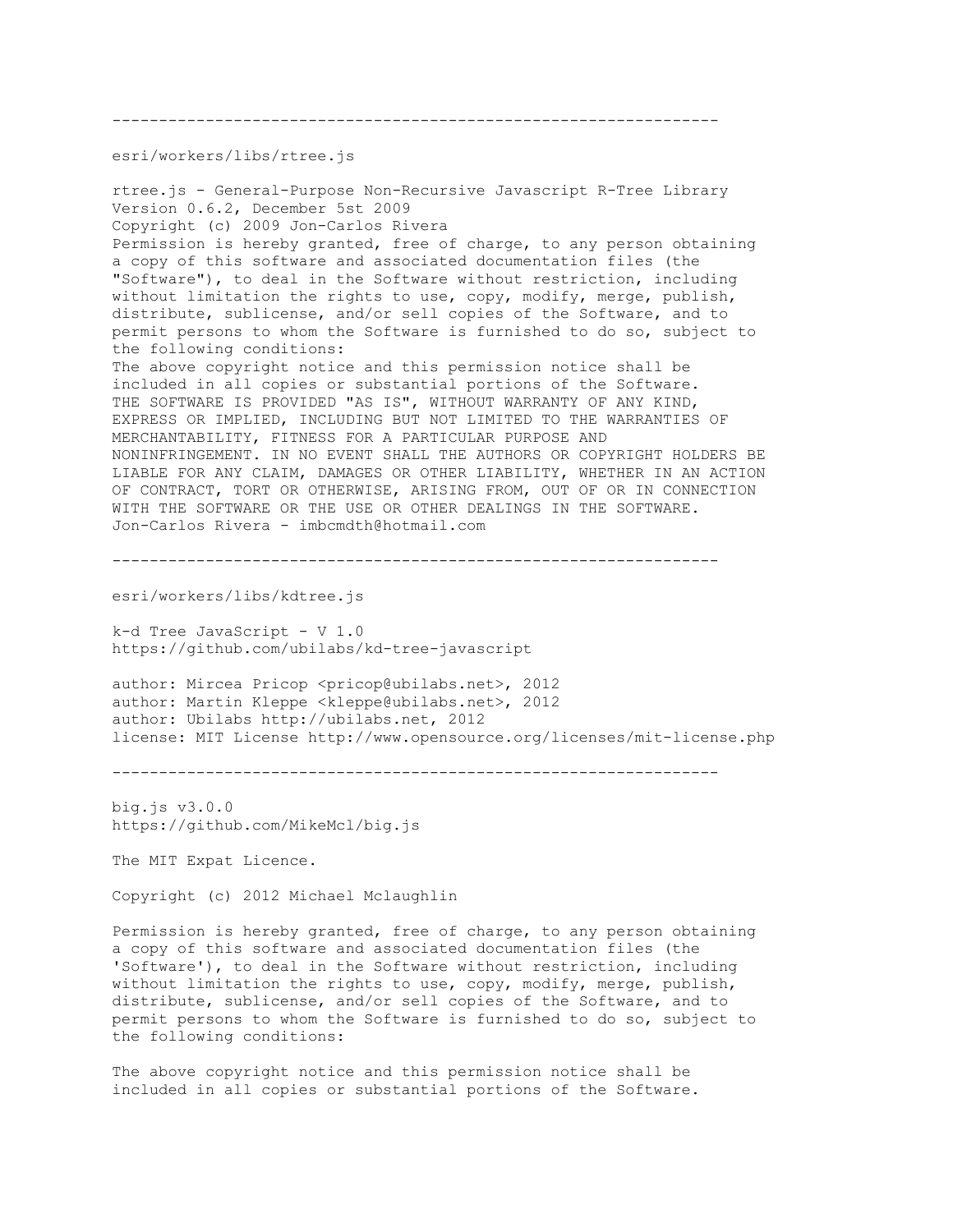THE SOFTWARE IS PROVIDED 'AS IS', WITHOUT WARRANTY OF ANY KIND, EXPRESS OR IMPLIED, INCLUDING BUT NOT LIMITED TO THE WARRANTIES OF MERCHANTABILITY, FITNESS FOR A PARTICULAR PURPOSE AND NONINFRINGEMENT. IN NO EVENT SHALL THE AUTHORS OR COPYRIGHT HOLDERS BE LIABLE FOR ANY CLAIM, DAMAGES OR OTHER LIABILITY, WHETHER IN AN ACTION OF CONTRACT, TORT OR OTHERWISE, ARISING FROM, OUT OF OR IN CONNECTION WITH THE SOFTWARE OR THE USE OR OTHER DEALINGS IN THE SOFTWARE.

-----------------------------------------------------------------

esri/layers/rasterFormats/Jpg.js

Extracted from pdf.js project. pdf.js: A general-purpose, web standards-based platform for parsing and rendering PDFs. https://github.com/mozilla/pdf.js Version 1.10.88, October 27, 2017

Copyright 2014 Mozilla Foundation

Licensed under the Apache License, Version 2.0 (the 'License'); you may not use this file except in compliance with the License. You may obtain a copy of the License at http://www.apache.org/licenses/LICENSE-2.0 Unless required by applicable law or agreed to in writing, software distributed under the License is distributed on an 'AS IS' BASIS, WITHOUT WARRANTIES OR CONDITIONS OF ANY KIND, either express or implied. See the License for the specific language governing permissions and limitations under the License.

This code was forked from https://github.com/notmasteryet/jpgjs. The original version was created by github user notmasteryet

-----------------------------------------------------------------

esri/layers/rasterFormats/Png.js

Extracted from png.js project png.js: A (animated) PNG decoder in JavaScript for the HTML5 canvas element and Node.js. https://github.com/devongovett/png.js Version 0.1.1, April 10, 2015

MIT LICENSE Copyright (c) 2011 Devon Govett

Permission is hereby granted, free of charge, to any person obtaining a copy of this software and associated documentation files (the "Software"), to deal in the Software without restriction, including without limitation the rights to use, copy, modify, merge, publish, distribute, sublicense, and/or sell copies of the Software, and to permit persons to whom the Software is furnished to do so, subject to the following conditions: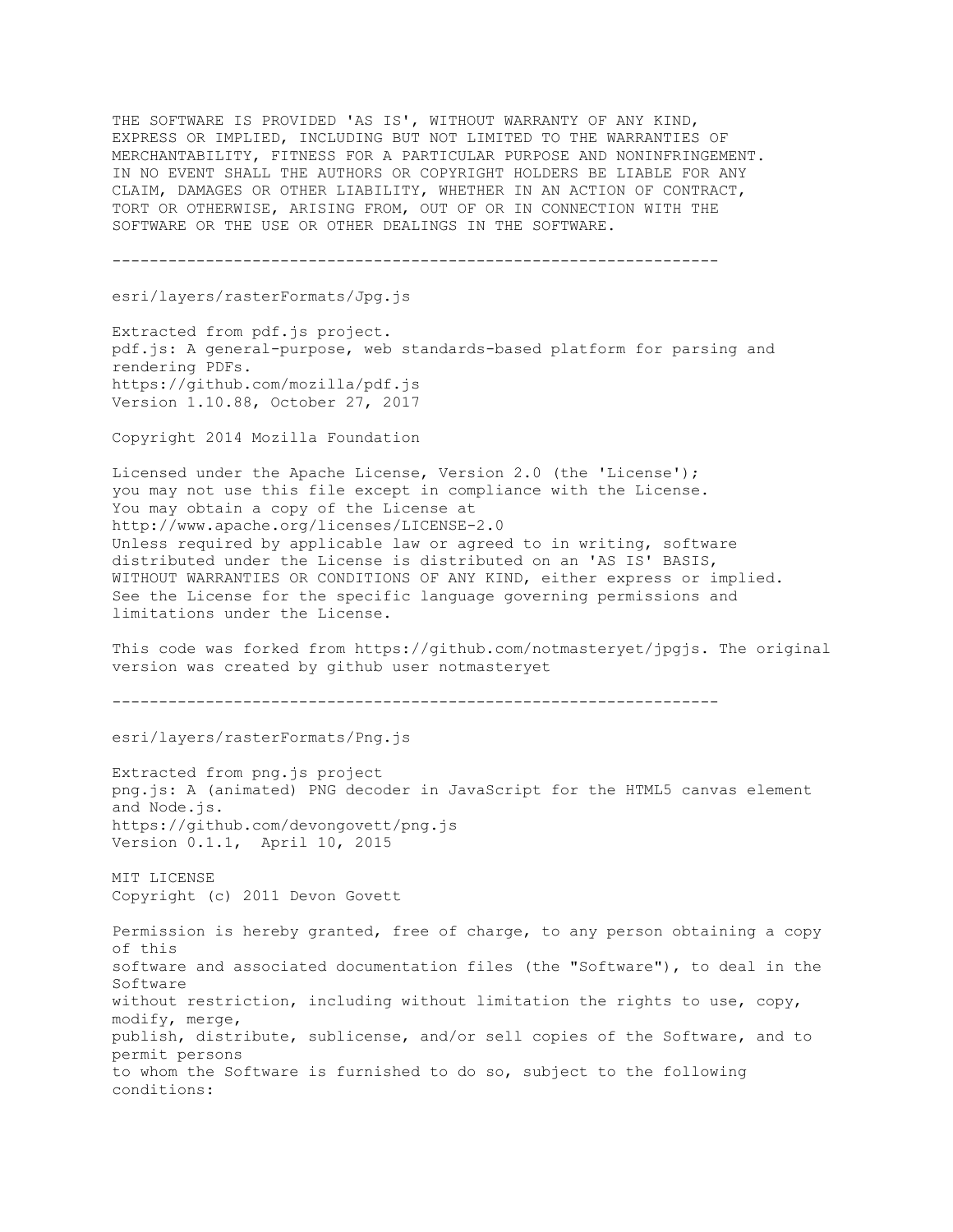The above copyright notice and this permission notice shall be included in all copies or substantial portions of the Software.

THE SOFTWARE IS PROVIDED "AS IS", WITHOUT WARRANTY OF ANY KIND, EXPRESS OR IMPLIED, INCLUDING BUT NOT LIMITED TO THE WARRANTIES OF MERCHANTABILITY, FITNESS FOR A PARTICULAR PURPOSE AND NONINFRINGEMENT. IN NO EVENT SHALL THE AUTHORS OR COPYRIGHT HOLDERS BE LIABLE FOR ANY CLAIM, DAMAGES OR OTHER LIABILITY, WHETHER IN AN ACTION OF CONTRACT, TORT OR OTHERWISE, ARISING FROM, OUT OF OR IN CONNECTION WITH THE SOFTWARE OR THE USE OR OTHER DEALINGS IN THE SOFTWARE.

-----------------------------------------------------------------

esri/layers/rasterFormats/Zlib.js

Extracted from png.js project png.js: A (animated) PNG decoder in JavaScript for the HTML5 canvas element and Node.js. https://github.com/devongovett/png.js Version 0.1.1, April 10, 2015

Github user devongovett extracted zlib.js from pdf.js https://github.com/andreasgal/pdf.js

Copyright (c) 2011 Mozilla Foundation

Contributors: Andreas Gal <gal@mozilla.com> Chris G Jones <cjones@mozilla.com> Shaon Barman <shaon.barman@gmail.com> Vivien Nicolas <21@vingtetun.org> Justin D'Arcangelo <justindarc@gmail.com> Yury Delendik

Permission is hereby granted, free of charge, to any person obtaining a copy of this software and associated documentation files (the "Software"), to deal in the Software without restriction, including without limitation the rights to use, copy, modify, merge, publish, distribute, sublicense, and/or sell copies of the Software, and to permit persons to whom the Software is furnished to do so, subject to the following conditions:

The above copyright notice and this permission notice shall be included in all copies or substantial portions of the Software.

THE SOFTWARE IS PROVIDED "AS IS", WITHOUT WARRANTY OF ANY KIND, EXPRESS OR IMPLIED, INCLUDING BUT NOT LIMITED TO THE WARRANTIES OF MERCHANTABILITY, FITNESS FOR A PARTICULAR PURPOSE AND NONINFRINGEMENT. IN NO EVENT SHALL THE AUTHORS OR COPYRIGHT HOLDERS BE LIABLE FOR ANY CLAIM, DAMAGES OR OTHER LIABILITY, WHETHER IN AN ACTION OF CONTRACT, TORT OR OTHERWISE, ARISING FROM, OUT OF OR IN CONNECTION WITH THE SOFTWARE OR THE USE OR OTHER DEALINGS IN THE SOFTWARE.

----------------------------------------------------------------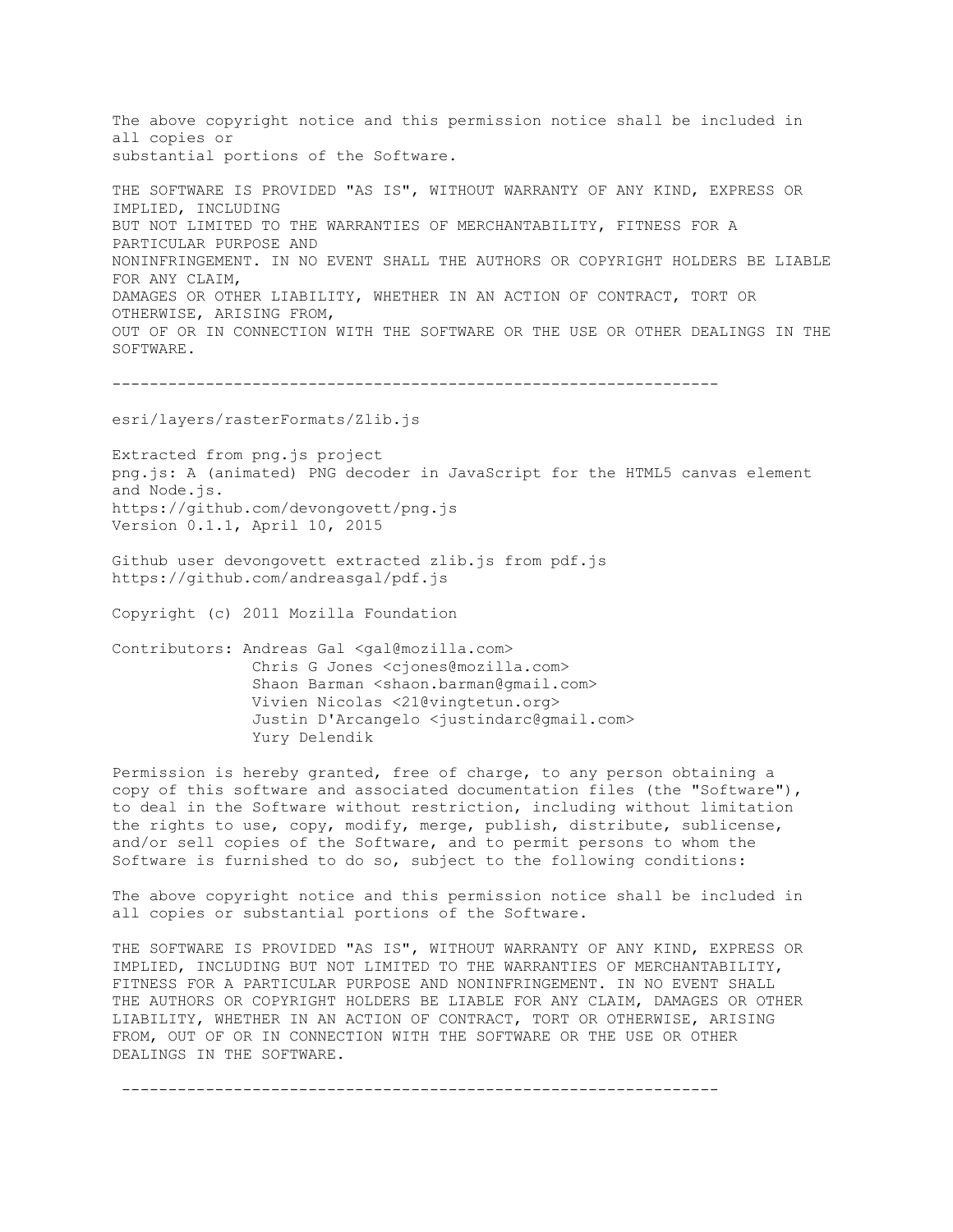esri/layers/unitBezier.js

Copyright (C) 2008 Apple Inc. All Rights Reserved.

Redistribution and use in source and binary forms, with or without modification, are permitted provided that the following conditions are met:

- 1. Redistributions of source code must retain the above copyright notice, this list of conditions and the following disclaimer.
- 2. Redistributions in binary form must reproduce the above copyright notice, this list of conditions and the following disclaimer in the documentation and/or other materials provided with the distribution.

THIS SOFTWARE IS PROVIDED BY APPLE INC. ``AS IS'' AND ANY EXPRESS OR IMPLIED WARRANTIES, INCLUDING, BUT NOT LIMITED TO, THE IMPLIED WARRANTIES OF MERCHANTABILITY AND FITNESS FOR A PARTICULAR PURPOSE ARE DISCLAIMED. IN NO EVENT SHALL APPLE INC. OR CONTRIBUTORS BE LIABLE FOR ANY DIRECT, INDIRECT, INCIDENTAL, SPECIAL, EXEMPLARY, OR CONSEQUENTIAL DAMAGES (INCLUDING, BUT NOT LIMITED TO, PROCUREMENT OF SUBSTITUTE GOODS OR SERVICES; LOSS OF USE, DATA, OR PROFITS; OR BUSINESS INTERRUPTION) HOWEVER CAUSED AND ON ANY THEORY OF LIABILITY, WHETHER IN CONTRACT, STRICT LIABILITY, OR TORT (INCLUDING NEGLIGENCE OR OTHERWISE) ARISING IN ANY WAY OUT OF THE USE OF THIS SOFTWARE, EVEN IF ADVISED OF THE POSSIBILITY OF SUCH DAMAGE.

-----------------------------------------------------------------

esri/layers/vectorTiles/core/libs/earcut/

Copyright (c) 2016, Mapbox

Permission to use, copy, modify, and/or distribute this software for any purpose with or without fee is hereby granted, provided that the above copyright notice and this permission notice appear in all copies.

THE SOFTWARE IS PROVIDED "AS IS" AND THE AUTHOR DISCLAIMS ALL WARRANTIES WITH REGARD TO THIS SOFTWARE INCLUDING ALL IMPLIED WARRANTIES OF MERCHANTABILITY AND FITNESS. IN NO EVENT SHALL THE AUTHOR BE LIABLE FOR ANY SPECIAL, DIRECT, INDIRECT, OR CONSEQUENTIAL DAMAGES OR ANY DAMAGES WHATSOEVER RESULTING FROM LOSS OF USE, DATA OR PROFITS, WHETHER IN AN ACTION OF CONTRACT, NEGLIGENCE OR OTHER TORTIOUS ACTION, ARISING OUT OF OR IN CONNECTION WITH THE USE OR PERFORMANCE OF THIS SOFTWARE.

-----------------------------------------------------------------

esri/layers/vectorTiles/core/libs/gl-matrix/

Copyright (c) 2015, Brandon Jones, Colin MacKenzie IV.

Permission is hereby granted, free of charge, to any person obtaining a copy of this software and associated documentation files (the "Software"), to deal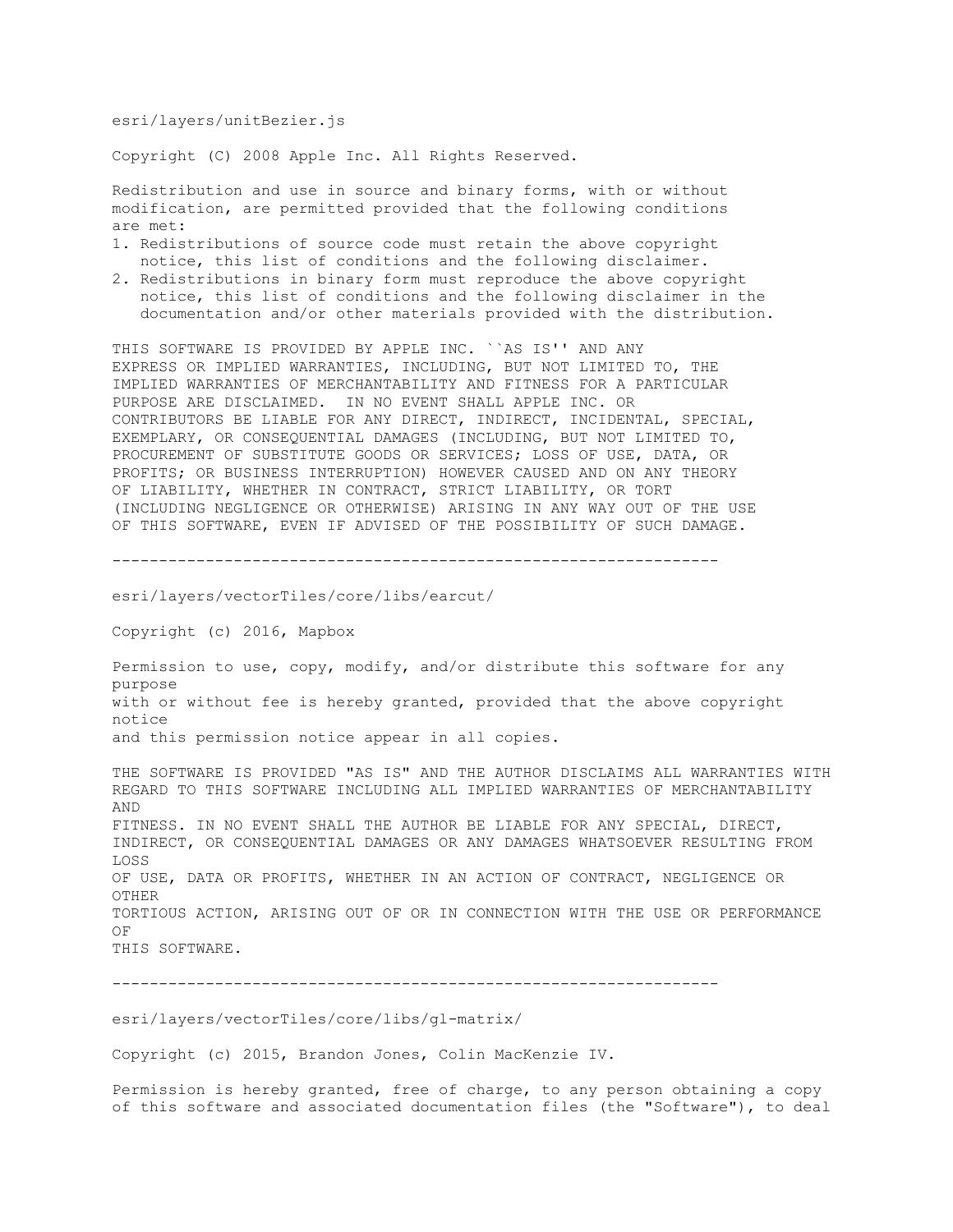in the Software without restriction, including without limitation the rights to use, copy, modify, merge, publish, distribute, sublicense, and/or sell copies of the Software, and to permit persons to whom the Software is furnished to do so, subject to the following conditions:

The above copyright notice and this permission notice shall be included in all copies or substantial portions of the Software.

THE SOFTWARE IS PROVIDED "AS IS", WITHOUT WARRANTY OF ANY KIND, EXPRESS OR IMPLIED, INCLUDING BUT NOT LIMITED TO THE WARRANTIES OF MERCHANTABILITY, FITNESS FOR A PARTICULAR PURPOSE AND NONINFRINGEMENT. IN NO EVENT SHALL THE AUTHORS OR COPYRIGHT HOLDERS BE LIABLE FOR ANY CLAIM, DAMAGES OR OTHER LIABILITY, WHETHER IN AN ACTION OF CONTRACT, TORT OR OTHERWISE, ARISING FROM, OUT OF OR IN CONNECTION WITH THE SOFTWARE OR THE USE OR OTHER DEALINGS IN THE SOFTWARE.

-----------------------------------------------------------------

esri/layers/vectorTiles/views/webgl-utils.js

Copyright 2010, Google Inc. All rights reserved.

Redistribution and use in source and binary forms, with or without modification, are permitted provided that the following conditions are met:

\* Redistributions of source code must retain the above copyright notice, this list of conditions and the following disclaimer.

\* Redistributions in binary form must reproduce the above copyright notice, this list of conditions and the following disclaimer in the documentation and/or other materials provided with the distribution.

\* Neither the name of Google Inc. nor the names of its contributors may be used to endorse or promote products derived from this software without specific prior written permission.

THIS SOFTWARE IS PROVIDED BY THE COPYRIGHT HOLDERS AND CONTRIBUTORS "AS IS" AND ANY EXPRESS OR IMPLIED WARRANTIES, INCLUDING, BUT NOT LIMITED TO, THE IMPLIED WARRANTIES OF MERCHANTABILITY AND FITNESS FOR A PARTICULAR PURPOSE ARE DISCLAIMED. IN NO EVENT SHALL THE COPYRIGHT OWNER OR CONTRIBUTORS BE LIABLE FOR ANY DIRECT, INDIRECT, INCIDENTAL, SPECIAL, EXEMPLARY, OR CONSEQUENTIAL DAMAGES (INCLUDING, BUT NOT LIMITED TO, PROCUREMENT OF SUBSTITUTE GOODS OR SERVICES; LOSS OF USE, DATA, OR PROFITS; OR BUSINESS INTERRUPTION) HOWEVER CAUSED AND ON ANY THEORY OF LIABILITY, WHETHER IN CONTRACT, STRICT LIABILITY, OR TORT (INCLUDING NEGLIGENCE OR OTHERWISE) ARISING IN ANY WAY OUT OF THE USE OF THIS SOFTWARE, EVEN IF ADVISED OF THE POSSIBILITY OF SUCH DAMAGE.E OR OTHER DEALINGS IN THE SOFTWARE.

-----------------------------------------------------------------

esri/layers/vectorTiles/views/2d/math/gl-matrix

gl-matrix - High performance matrix and vector operations for WebGL https://github.com/toji/gl-matrix